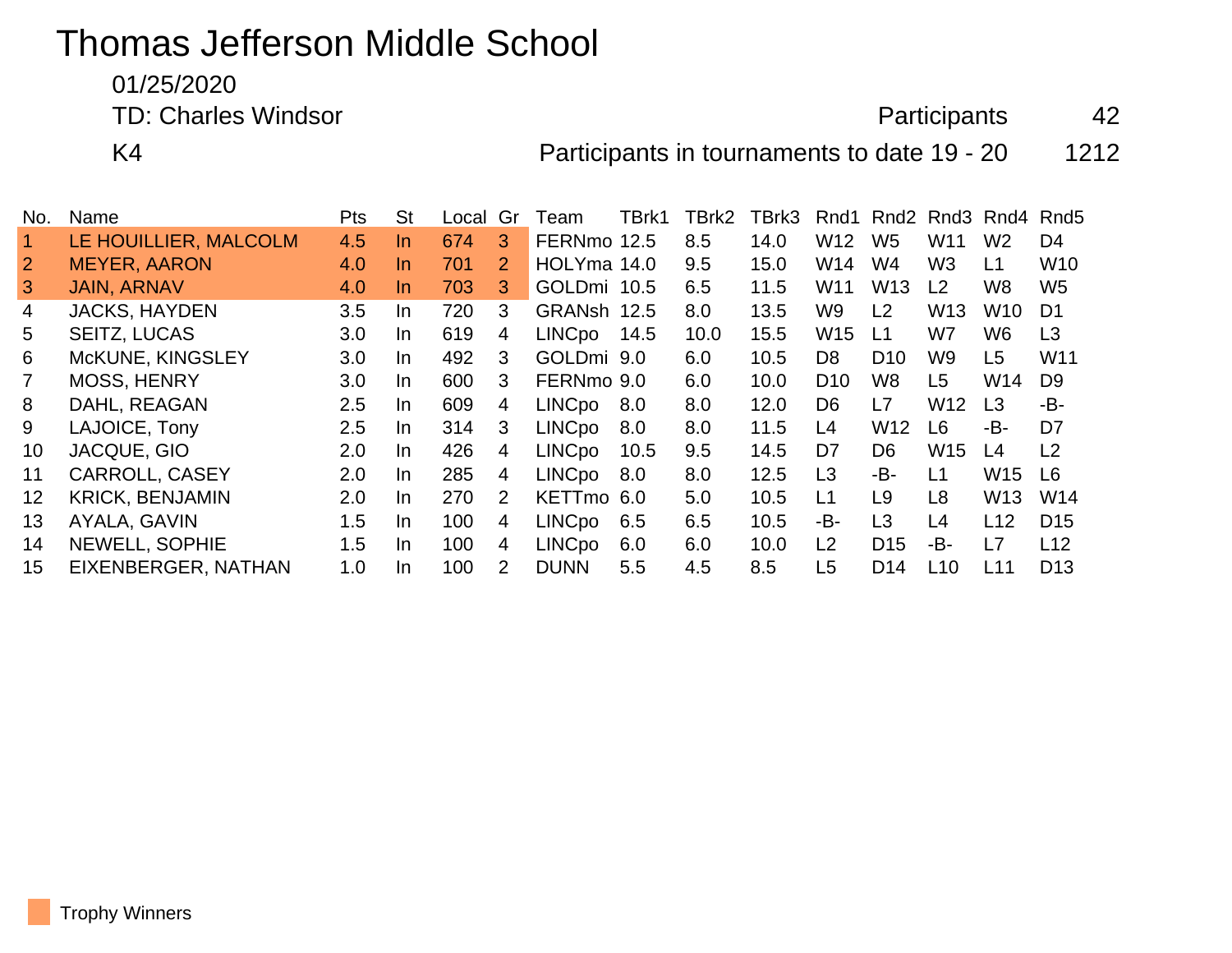### K8 Individual Standings

| No.             | Name                       | Pts | <b>St</b> | Local | Gr             | Team          | TBrk1 | TBrk2 | TBrk3 | Rnd1            | Rnd <sub>2</sub> | Rnd <sub>3</sub> | Rnd4            | Rnd <sub>5</sub> |
|-----------------|----------------------------|-----|-----------|-------|----------------|---------------|-------|-------|-------|-----------------|------------------|------------------|-----------------|------------------|
| $\overline{1}$  | <b>TIMOTHY, ETHAN</b>      | 5.0 | $\ln$     | 1213  | $\overline{7}$ | EVANmi        | 14.5  | 10.5  | 15.0  | W20             | W <sub>3</sub>   | W9               | W <sub>2</sub>  | W7               |
| 2               | <b>HILDEMAN, JONAH</b>     | 4.0 | In.       | 1094  | 6              | CUDAHY 12.0   |       | 7.0   | 13.0  | W12             | W <sub>19</sub>  | W11              | L1              | W8               |
| 3               | <b>SMITH, CHAYTON</b>      | 4.0 | $\ln$     | 1019  | $\overline{7}$ | GOLDmi 11.5   |       | 6.5   | 12.5  | W16             | L1               | W <sub>13</sub>  | W <sub>18</sub> | W <sub>9</sub>   |
| $\overline{4}$  | <b>WILTERDINK, SUTTON</b>  | 4.0 | In.       | 1107  | $\overline{7}$ | RANDOM9.5     |       | 6.5   | 10.5  | W <sub>13</sub> | L8               | W18              | W <sub>16</sub> | W <sub>10</sub>  |
| 5               | CRONWELL-ZUMMO, DEREK      | 4.0 | In.       | 780   | 7              | GOLDmi 5.5    |       | 3.0   | 6.0   | W17             | L <sub>18</sub>  | W19              | W21             | W11              |
| 6               | HARPER, TY                 | 4.0 | In.       | 740   | 8              | GOLDmi 5.0    |       | 3.5   | 5.5   | L <sub>19</sub> | W <sub>16</sub>  | W20              | W <sub>15</sub> | <b>W18</b>       |
| $\overline{7}$  | ROBITAILLE, ETIENNE        | 3.5 | In.       | 673   | 6              | GOLDmi 10.0   |       | 5.0   | 11.0  | D <sub>11</sub> | W17              | W12              | W <sub>19</sub> | L1               |
| 8               | ROBINSON, XAVIER           | 3.0 | In.       | 878   | 6              | GOLDmi 12.0   |       | 8.0   | 12.5  | W15             | W <sub>4</sub>   | W <sub>21</sub>  | L11             | L <sub>2</sub>   |
| 9               | <b>WESLEY, HAYDEN</b>      | 3.0 | In.       | 1134  | 6              | GOLDmi 11.5   |       | 6.5   | 12.0  | W14             | W21              | L1               | W <sub>20</sub> | L3               |
| 10              | <b>WHEELER, KADEN</b>      | 3.0 | In.       | 678   | 7              | GOLDmi 9.0    |       | 5.0   | 10.0  | W18             | L11              | W17              | W12             | L <sub>4</sub>   |
| 11              | LEVY, RYAN                 | 2.5 | In.       | 904   | 6              | <b>JEFFpo</b> | 10.5  | 10.5  | 17.5  | D7              | W10              | L <sub>2</sub>   | W <sub>8</sub>  | L5               |
| 12 <sup>°</sup> | <b>BATESOLE, NOAH</b>      | 2.0 | In.       | 524   | 5              | <b>JEFFpo</b> | 8.5   | 8.5   | 12.5  | L2              | W14              | L7               | L <sub>10</sub> | -B-              |
| 13              | DAHL, ADELINE              | 2.0 | In.       | 379   | 6              | <b>JEFFpo</b> | 8.0   | 7.5   | 12.0  | L4              | W15              | L <sub>3</sub>   | L14             | W <sub>21</sub>  |
| 14              | <b>JACKS, ISABELLE</b>     | 2.0 | In.       | 595   | 5              | GRANsh 6.0    |       | 5.0   | 9.0   | L <sub>9</sub>  | L12              | L16              | W13             | W <sub>19</sub>  |
| 15              | MILLER, MALACHI            | 2.0 | In.       | 278   | 8              | <b>JEFFpo</b> | 5.5   | 5.5   | 9.5   | L <sub>8</sub>  | L13              | -B-              | L <sub>6</sub>  | W <sub>20</sub>  |
| 16              | NEWELL, AVERY              | 1.5 | In.       | 295   | 6              | <b>JEFFpo</b> | 11.0  | 10.0  | 15.0  | L <sub>3</sub>  | L <sub>6</sub>   | W14              | L4              | D <sub>17</sub>  |
| 17              | <b>WELTIN, GRAHM</b>       | 1.5 | In.       | 315   | 5              | <b>JEFFpo</b> | 8.0   | 8.0   | 12.0  | L5              | L7               | L10              | -B-             | D <sub>16</sub>  |
| 18              | <b>FALKENBERG, ZACHARY</b> | 1.0 | In.       | 762   | 7              | <b>JEFFpo</b> | 15.0  | 12.0  | 19.0  | L <sub>10</sub> | W <sub>5</sub>   | L4               | L3              | L <sub>6</sub>   |
| 19              | <b>JACQUE, JOSHUA</b>      | 1.0 | In.       | 528   | 8              | <b>JEFFpo</b> | 13.5  | 11.5  | 17.5  | W6              | L2               | L <sub>5</sub>   | L7              | L14              |
| 20              | <b>GROSENICK, COLIN</b>    | 1.0 | In.       | 100   | 6              | <b>JEFFpo</b> | 8.5   | 8.5   | 13.5  | L1              | -B-              | L <sub>6</sub>   | L <sub>9</sub>  | L15              |
| 21              | LAURIN, BENJAMIN           | 1.0 | In.       | 100   | 5              | <b>JEFFpo</b> | 8.0   | 8.0   | 12.0  | -B-             | L9               | L <sub>8</sub>   | L <sub>5</sub>  | L13              |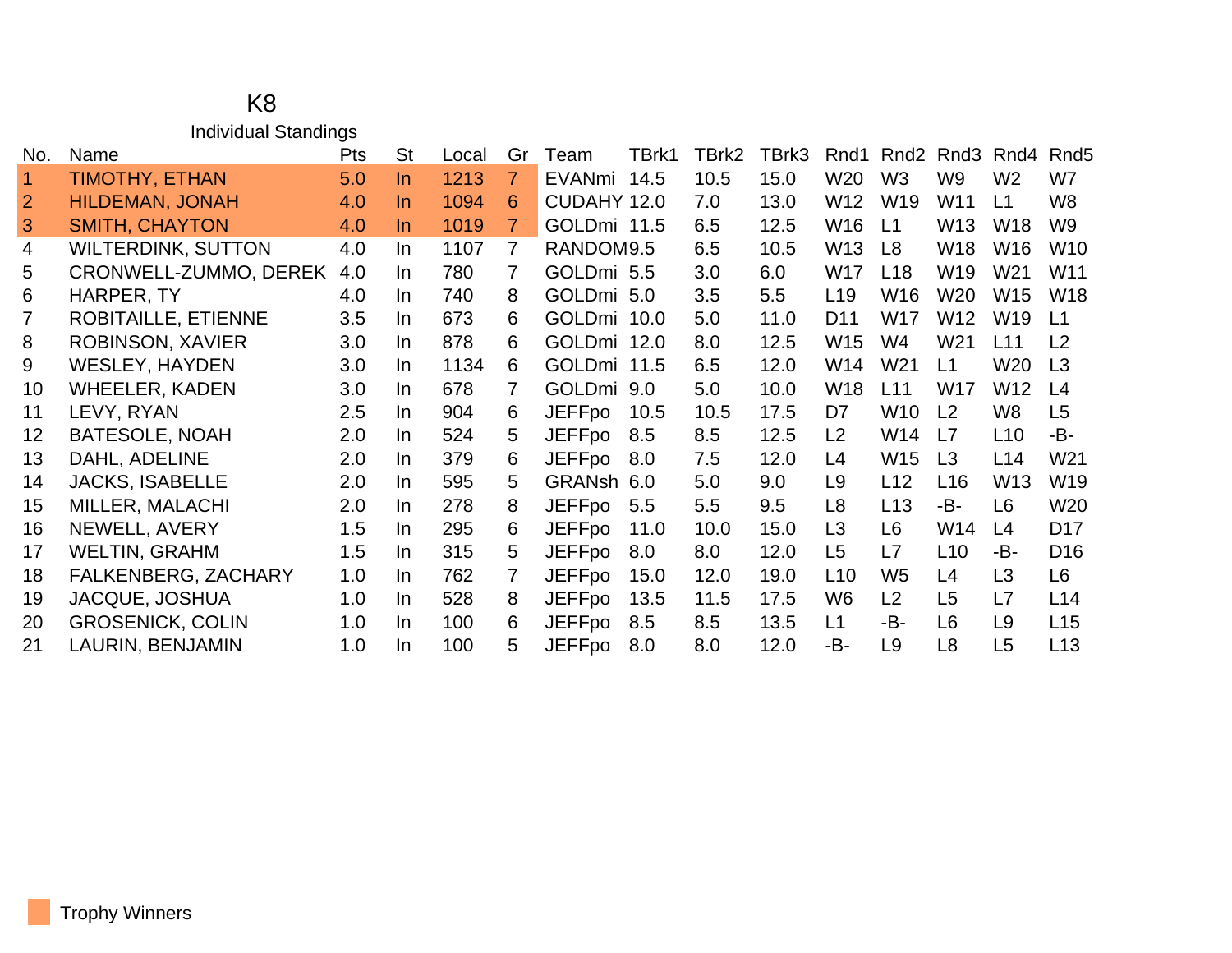#### K12 Individual Standings

|       | No. Name              | <b>Pts</b>       | St   | Local Gr |    | Team            | TBrk1 TBrk2 TBrk3 Rnd1 Rnd2 Rnd3 Rnd4 Rnd5 |     |                     |             |                |       |          |                |
|-------|-----------------------|------------------|------|----------|----|-----------------|--------------------------------------------|-----|---------------------|-------------|----------------|-------|----------|----------------|
| $1 -$ | <b>CARLSON, MILES</b> | 5.0              | -In- | 1308     | 10 | HIGHpo 10.0 6.0 |                                            |     | 10.0 W3 W2 W5 W6 W4 |             |                |       |          |                |
|       | 2 RUPLINGER, AARON    | 4.0              | -In  | 1497 8   |    | FRANwe 11.0 6.0 |                                            |     | 11.0 W5 L1          |             |                |       | W4 W3 W6 |                |
|       | 3 WILTERDINK, TALON   | 3.0 <sub>1</sub> | In.  | 1250 9   |    | RANDOM12.0      |                                            | 7.0 | 12.0                | <b>L1</b>   | W <sub>4</sub> | W6 L2 |          | W5             |
|       | 4 WALSH, COOPER       | 2.0              | In.  | 1105 7   |    | MEQUON8.0       |                                            | 8.0 | 13.0                |             | W6 L3 L2       |       | W5 L1    |                |
|       | 5 LEVY, BETHANY       | 1.0 <sub>1</sub> | -In  | 1006     | 9  | HIGHpo 9.0      |                                            | 9.0 | 14.0                | L2          | W6 L1 L4 L3    |       |          |                |
|       | 6 HARPER, TYRONE      | $0.0^-$          | In.  | 947      | 12 | GOLDmi 10.0     |                                            | 9.0 | 15.0                | L4 L5 L3 L1 |                |       |          | L <sub>2</sub> |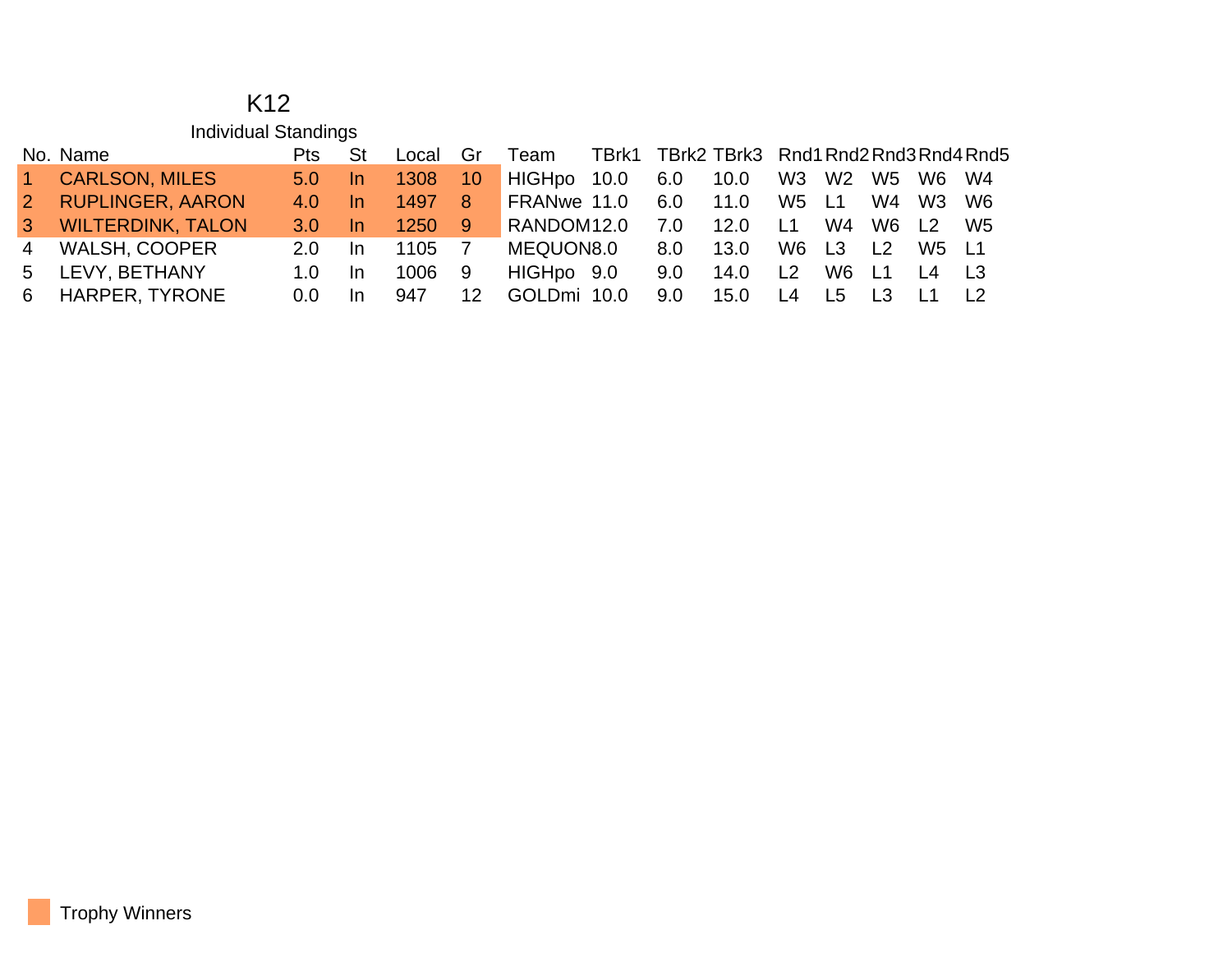## K4

Team Standings

| <b>PIC</b>     | Name (Players: Top 4 used)          | Score | Med  | Solk | SBx2 | Cum  |
|----------------|-------------------------------------|-------|------|------|------|------|
| $\mathbf{1}$   | Lincoln Elementary, Port Washi (7)  | 10.0  | 35.5 | 53.5 | 36.0 | 28.5 |
|                | <b>SEITZ, LUCAS (3.0,619)</b>       |       |      |      |      |      |
|                | DAHL, REAGAN (2.5,609)              |       |      |      |      |      |
|                | LAJOICE, Tony (2.5,314)             |       |      |      |      |      |
|                | JACQUE, GIO (2.0,426)               |       |      |      |      |      |
| $\overline{2}$ | FERNWOOD MONTESORI, Milwaukee (2)   | 7.5   | 14.5 | 24.0 | 34.5 | 23.5 |
|                | LE HOUILLIER, MALCOLM (4.5,674)     |       |      |      |      |      |
|                | MOSS, HENRY (3.0,600)               |       |      |      |      |      |
| 3              | GOLDA MEIR ELEMENTARY SCHOOL, M (2) | 7.0   | 12.5 | 22.0 | 26.0 | 20.5 |
|                | JAIN, ARNAV (4.0,703)               |       |      |      |      |      |
|                | MCKUNE, KINGSLEY (3.0,492)          |       |      |      |      |      |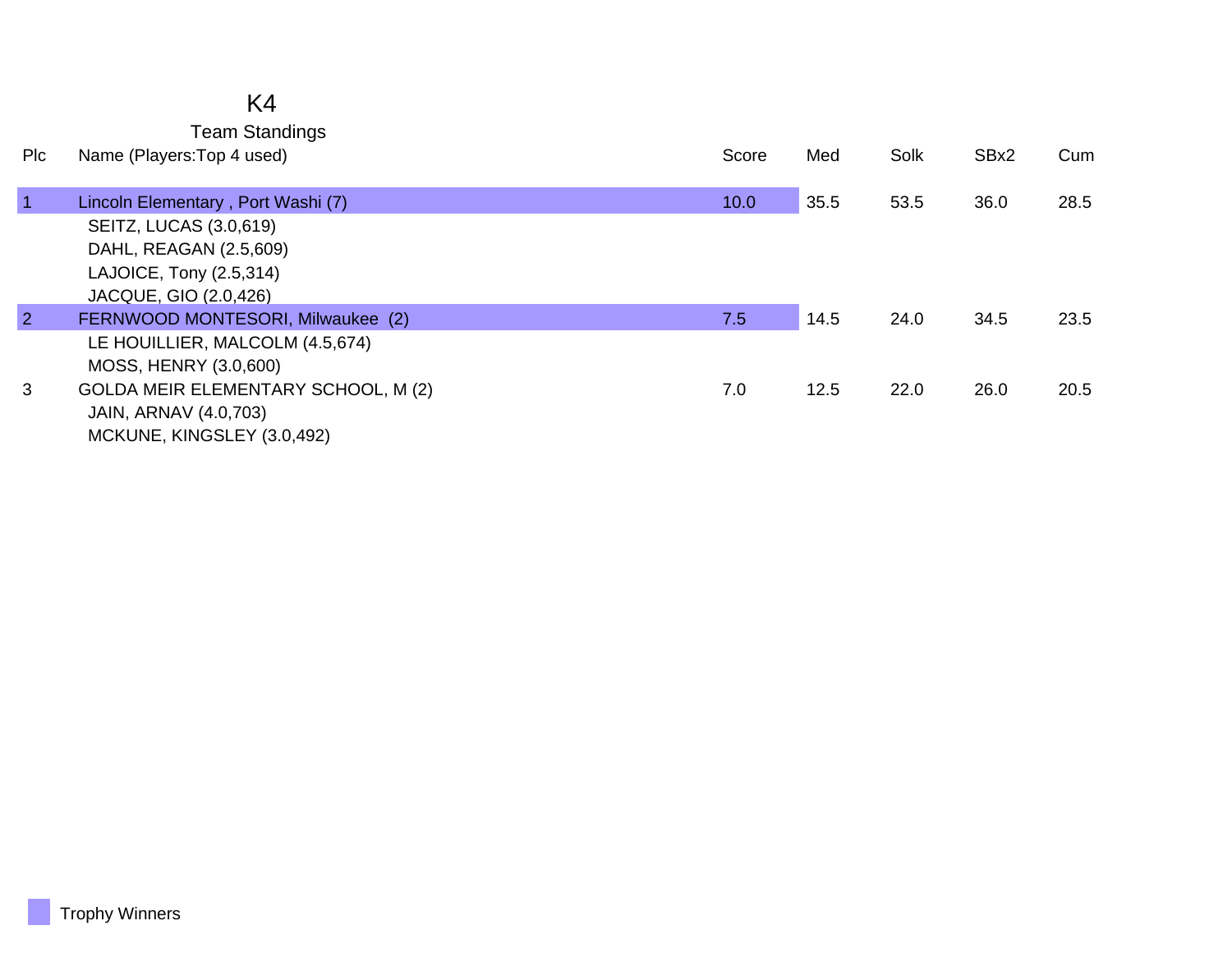Team Standings

| <b>PIC</b>     | Name (Players: Top 4 used)                 | Score | Med  | Solk | SBx2 | Cum  |
|----------------|--------------------------------------------|-------|------|------|------|------|
|                |                                            |       |      |      |      |      |
|                | <b>GOLDA MEIR ELEMENTARY SCHOOL, M (7)</b> | 15.5  | 18.0 | 35.0 | 43.5 | 43.5 |
|                | SMITH, CHAYTON (4.0,1019)                  |       |      |      |      |      |
|                | HARPER, TY (4.0,740)                       |       |      |      |      |      |
|                | CRONWELL-ZUMMO, DEREK (4.0,780)            |       |      |      |      |      |
|                | ROBITAILLE, ETIENNE (3.5,673)              |       |      |      |      |      |
| $\overline{2}$ | THOMAS JEFFERSON MIDDLE SCHOOL, (10)       | 8.5   | 32.0 | 51.5 | 24.5 | 20.5 |
|                | LEVY, RYAN (2.5,904)                       |       |      |      |      |      |
|                | BATESOLE, NOAH (2.0,524)                   |       |      |      |      |      |
|                | DAHL, ADELINE (2.0,379)                    |       |      |      |      |      |
|                | MILLER, MALACHI (2.0,278)                  |       |      |      |      |      |